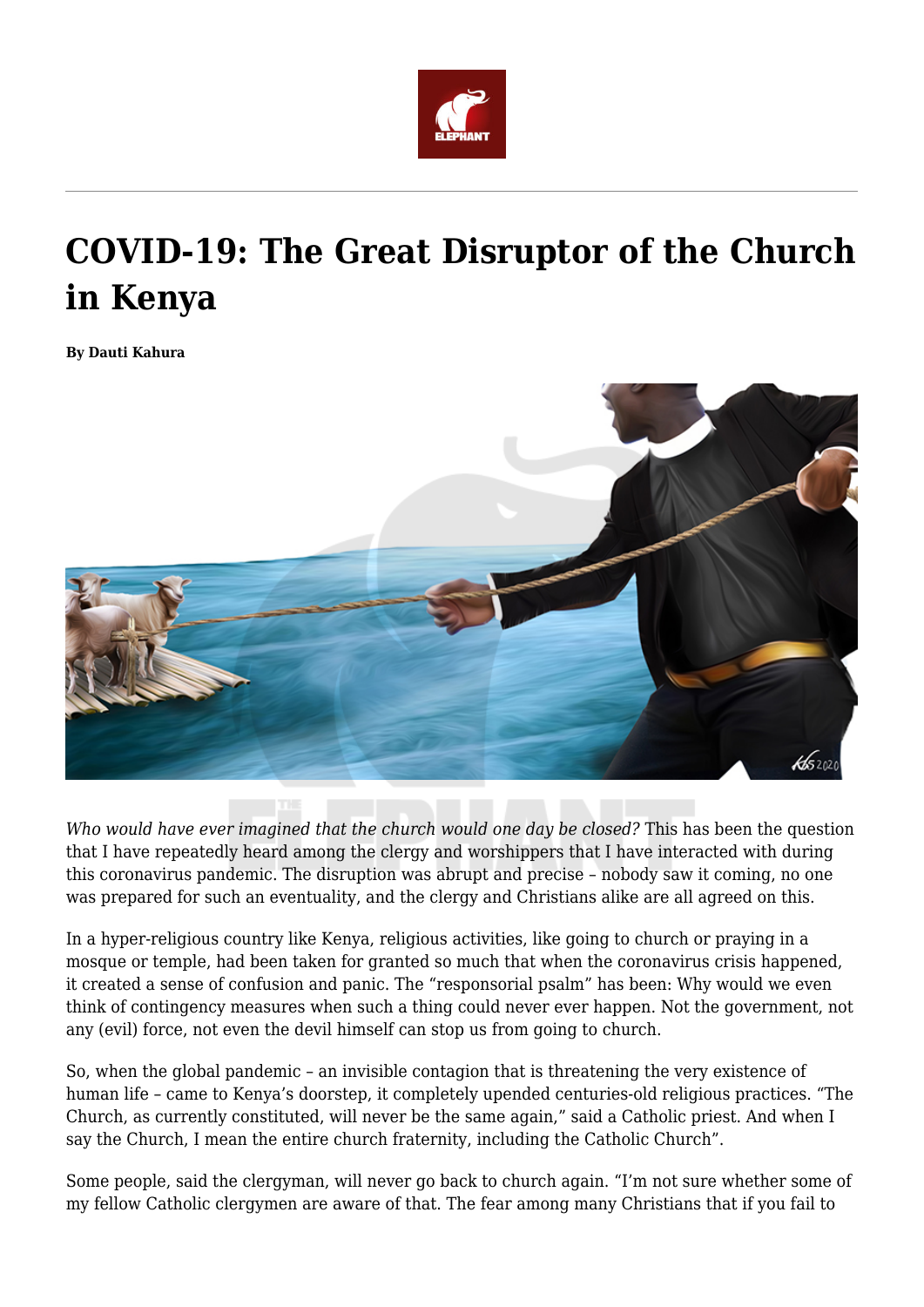go to church continuously it would cumulatively lead to going to hell has been debunked. The people have realised, 'oh, so if you don't go to a church to perform the Sunday ritual, I'll not end up in purgatory' has very much liberated the people from the clutches of the control freak clergy".

The missionary priest who cannot be named because he is not authorised to speak on behalf of the Kenyan Catholic Church, observed that what the coronavirus crisis had done is to alter the relationship between the clergy and the laity. "This has really scared the priests. The power the priest wields over the laity is so enormous, he is literally a god unto himself: He threatens fire and brimstone, he gives favours – whatever favours they may be. He orders the laity around. As he gives favours, he also demands the same from the laity."

The thought of the priest not being the central figure in religious activities has become very scary: "How do you exercise control over people who are not physically in the church? How do you demand offertory, for instance, from people who are not physically present?"

The priest, who is also a university don, noted that coronavirus had created a "new normal" that is threatening the very fabric of Catholicism globally, and especially in continental Africa, where Catholicism is believed to be growing exponentially. "Our church demographics shows the church attendance is over 65 per cent youth. Their Catholic faith is not as entrenched as their parents', who are a dwindling lot. If they get something to distract them from not going to church, they will gladly oblige. They are tech savvy and social media had come define to their lives. Not so the clergy."

The thought of the priest not being the central figure in religious activities has become very scary: "How do you exercise control over people who are not physically in the church? How do you demand offertory, for instance, from people who are not physically present?"

Rev. Francis Omondi of the Anglican Church of Kenya (ACK) agrees with this assessment. "The Church, as currently constituted, is not ready for change. It is not ready for the new normal, because the priest is still stuck to the idea that he is at the centre of religious activities. The priest has failed to realise that online churches could be the churches of the future. The institution of the church, as we know it, will collapse." What coronavirus has done is to expose the vulnerability of the Church, said the clergyman.

"For the longest time, the expression of Christianity has been the Church – what coronavirus has just done is to teach the contrary," explained Rev. Omondi. "The Church has frozen, it has no idea what to do…the presence of coronavirus has shaken the very foundations of its reigning theological thinking…so the Church is at a gridlock. And the tragic thing about all this is that the Church is not preparing to change…it is not ready to change."

"The study of theology, unfortunately, teaches you not to think critically, not to question your subject matter, as well as not to confront the reality of your worldview with an opposing view," said the Catholic priest. "Theology is the only academic discourse where students are not required to interrogate their central subject: God. You begin from the premise that God is unquestionable, He cannot be criticised or faulted. What is said of him is infallible and true."

With this kind of training and in the wake of the global pandemic, said the Catholic priest, the Catholic clergy suddenly feels like a fish out of water, like an endangered species. "What do you expect to be the reaction of such a person when confronted with a global phenomenon of the proportion of the coronavirus that shakes his very existence and foundation? First, is to be confused. After the befuddlement has settled, he interprets the events of the day as the work of the forces of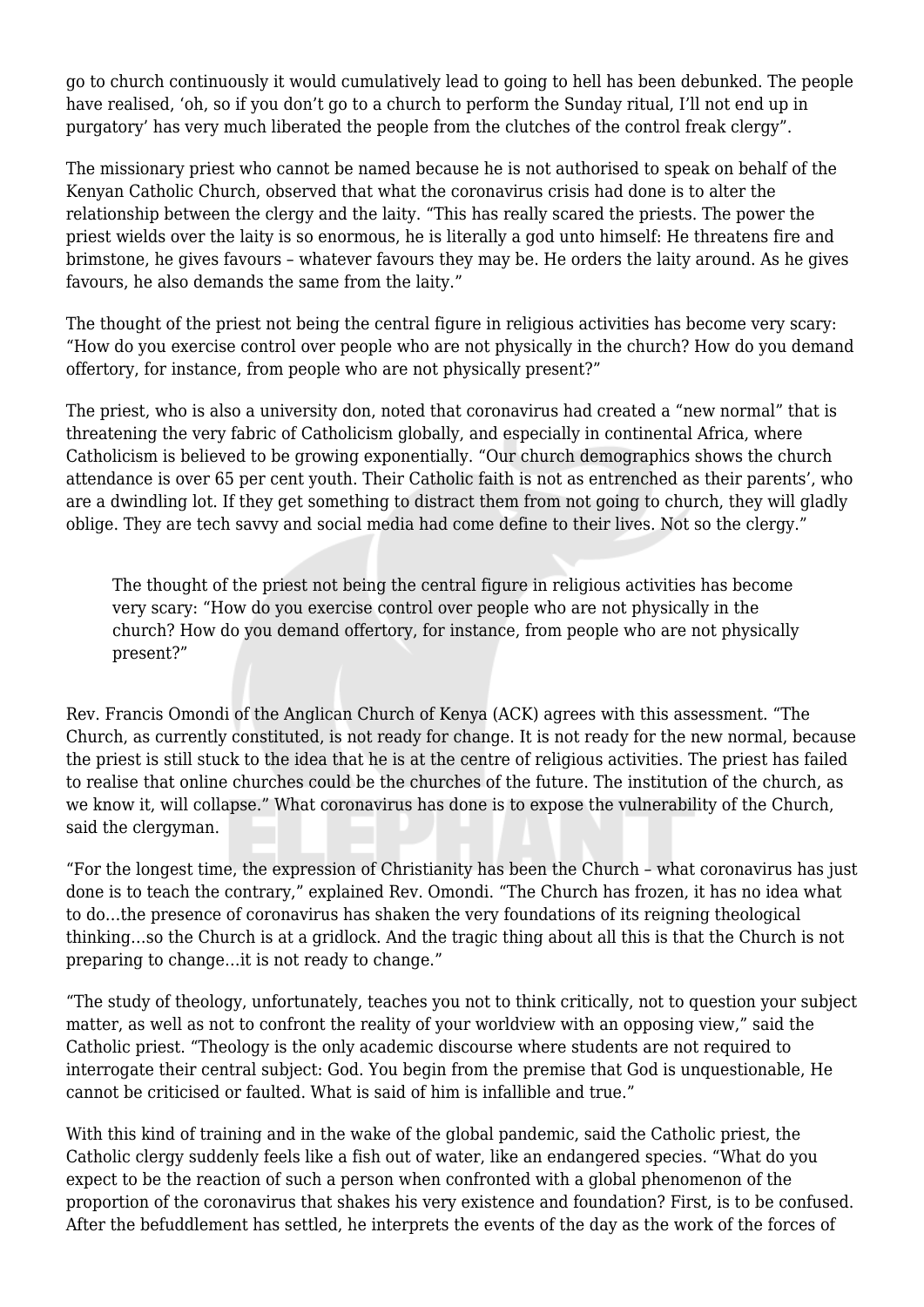the devil, out to wreak havoc and contest God's domain."

When the government finally announced that all churches must shut down in the wake of coronavirus, the Catholic clergy's immediate reaction was to be furious at the state, said the missionary priest. "Who are they to close the Church? Are they God? Only God himself can tell us not to go to church," was their reaction. For the clergy to imagine they could lose their control over the laity in what they consider to be their ultimate realm was unfathomable. For a church that believed it was so powerful that not even the government would issue a decree on Christian matters without consulting it was astounding, according to the clergy.

"The Church had become imperial," said Rev Omondi. "Of course, this wasn't always the case. Yet today the Church in Kenya finds itself in a bind. The government has found a way of dealing with the imperial Church." The reverend said that from henceforth, the government will be dictating to the Church, what it should be and how it should operate. "It is high time religion was deinstitutionalised"

The onset of coronavirus is a wake-up call for Christians. Can one be Christian without the institution of the Church? The reverend believes this is possible: "The strength of the Islamic faith is that, unlike Christian evangelists, pastors and priests, the imam is not the centre of Muslims' religious activities. The Muslim is not dependent on the imam to practise his faith. The Muslim faithful prays at home, at work, when he is traveling, wherever he is, essentially. The Muslim is his own imam; he leads prayers for himself, for the family. He doesn't need to go to the mosque if he doesn't have to," explained the reverend. "Muslims do not rely on the government to be told how to go about religious activities in these times of coronavirus," he explained.

The reverend observed that Muslims had not been affected by the coronavirus or the government edicts on the pandemic. "It is true the Anglican Church has been gravely affected by the pandemic: financially the church has been hit hard – giving of offerings has gone down, leading to some churches closing some programmes that were on their agenda. You cannot demand money, whether in the form of offering or tithe, from people who are not coming to church, from people whose income is no longer guaranteed or who have lost their jobs entirely."

"The strength of the Islamic faith is that, unlike Christian evangelists, pastors and priests, the imam is not the centre of Muslims' religious activities. The Muslim is not dependent on the imam to practise his faith…"

The mosque, unlike the church, does not rely on offerings and tithe of Muslims to run their operations, said Rev Omondi. "When a Muslim gives charity to the less fortunate members of his community, it is an act of giving his offering."

"Some of my brother priests have been holding secret masses for the people, in total defiance of the government's order," revealed the Catholic priest. "This was even before the government relaxed its rule and limited the number of people who could attend religious holy places to 100, which they were not been happy with. I thought this was dangerous and stupid. Why would someone, because he has been bestowed with some powers, endanger the lives of so many people? Don't these priests care about the people's well-being?"

This situation is not helped by the fact that one fairly young Catholic bishop claimed that the government had no jurisdiction over the Catholic Church. "If people can be allowed to shop at supermarkets, why can people not be allowed to attend church?" questioned the bishop. In a bizarre argument, he countered that the Church had holy water, which it would sprinkle the congregants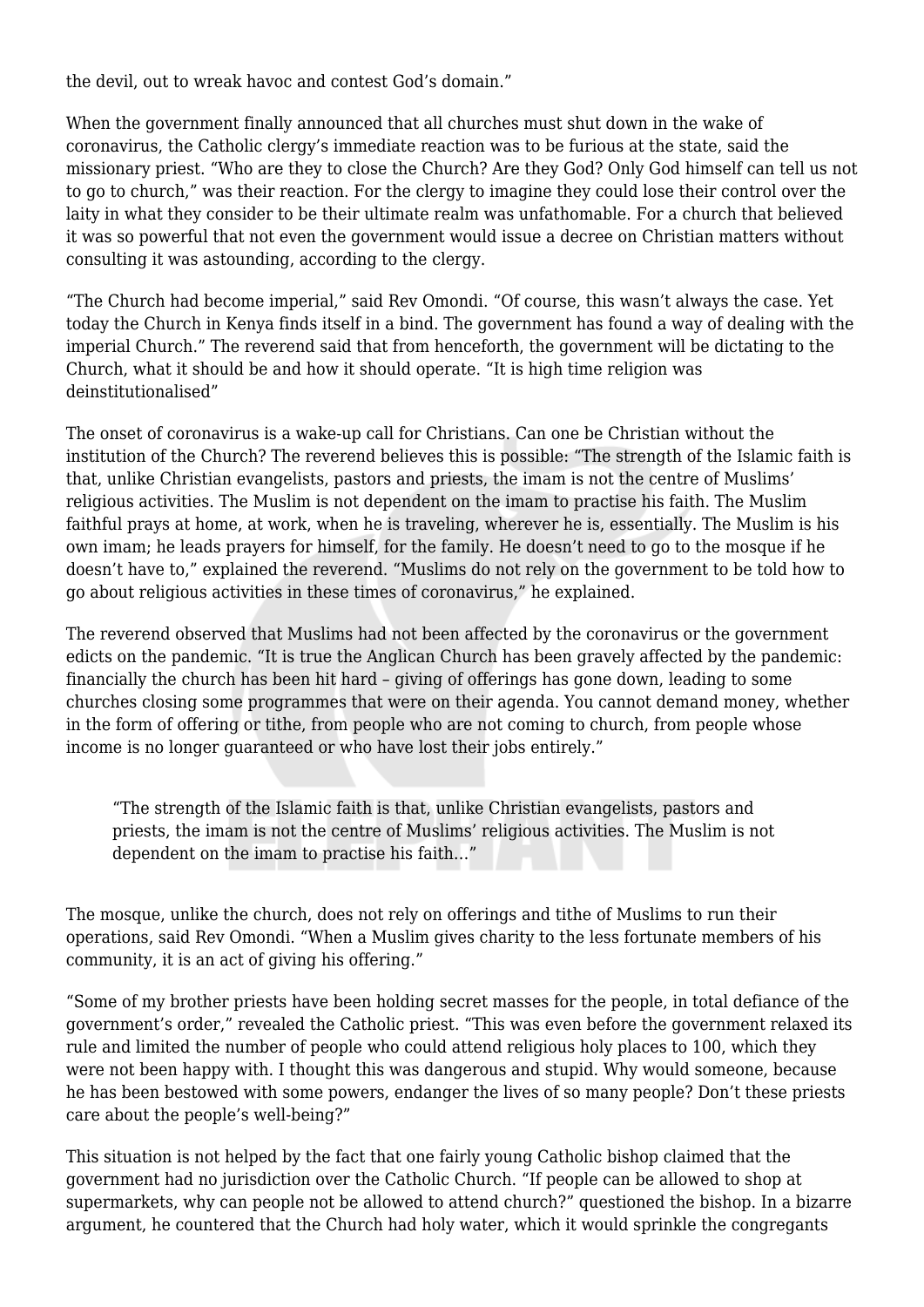with, hence protect them from the coronavirus.

"Without a complete mental shift, the Church will find it very difficult to not only combat the pandemic, but also fit into the new normal. With this kind of thinking coming from its supposedly top echelons, does anybody really need to be convinced not to go to church? Yet the laity is also not blameless. Conditioned to observe religious rituals every Sunday, some of the Catholic faithful have been encouraging their priests to hold secret masses," said the priest.

The Catholic Church, in response to the coronavirus pandemic, has been beaming masses live on Kenya Broadcasting Corporation (KBC) and Capuchin TV. "Yet," said the priest, "some Catholics have been coming to me and saying, 'Father, can we hold mass for so and so, who my son is named after? Father, my grandmother has not received the Eucharistic sacrament for three weeks and she would like you to preside over a mass for her to feel better'". Used to not missing mass, some Catholics have been looking for every excuse to relive the experience of an actual mass service by enticing priests to go against coronavirus protection.

"Coronavirus is the great disruption that nobody could foretell, or predict," said a senior pastor at the Maven Church. "Never did we imagine that the Church would ever be closed for whatever reason, but here we are, this is the new normal and let's be candid, things will never be the same again for the Church. It is the Church that will be forward-looking that will survive the tumultuous times of the coming years. We cannot pretend COVID-19 has not hampered our church operations, the way we relate with Christians and the impact we'd like to have on our community."

For the Mavuno Church leadership, the coronavirus crisis has become a catalyst for scenariobuilding that the church had already begun exploring: How can the church move from being just a Sunday service ritual to being a church that is lived daily within the hearts and minds of Christians? What will the church be like in the next 15, 20 or 30 years from now? As the church is intent on growing exponentially, how should that growth be? What should dictate that growth? What kind of a Christian is the church looking forward to in the coming years? Who will be an integral part of its formation?

"These discussions, which began two or three years ago, were difficult conversations among the Mavuno Church community. Not only among the worshippers, but also among the pastors and deacons," explained the pastor, who asked that his identity be hidden. "There were Christians who felt they were being involved in matters that don't concern them. 'I faithfully come to church, I give my offering, I pay my tithe regularly, what else does the church demand of me?' posed some worshippers. The church leadership position was that there was more to a Christian than just giving his offering and observing the commandments of Malachi 3:10."

For the Mavuno Church leadership, the coronavirus crisis has become a catalyst for scenario-building that the church had already begun exploring: How can the church move from being just a Sunday service ritual to being a church that is lived daily within the hearts and minds of Christians?

The pastor told me that the coronavirus pandemic had taught the Mavuno Church leadership a lesson on the problems of a bifurcated church: the dichotomy between the gathered versus the scattered church. "We would like to be the scattered church, a church that, in a manner of speaking, is not tethered to one place. A church that grows organically, that is found in the hearts and minds of our people, a church that perhaps in the next 30 years or so should really transform into a movement." The pastor added that in their discipleship programme, they hoped their followers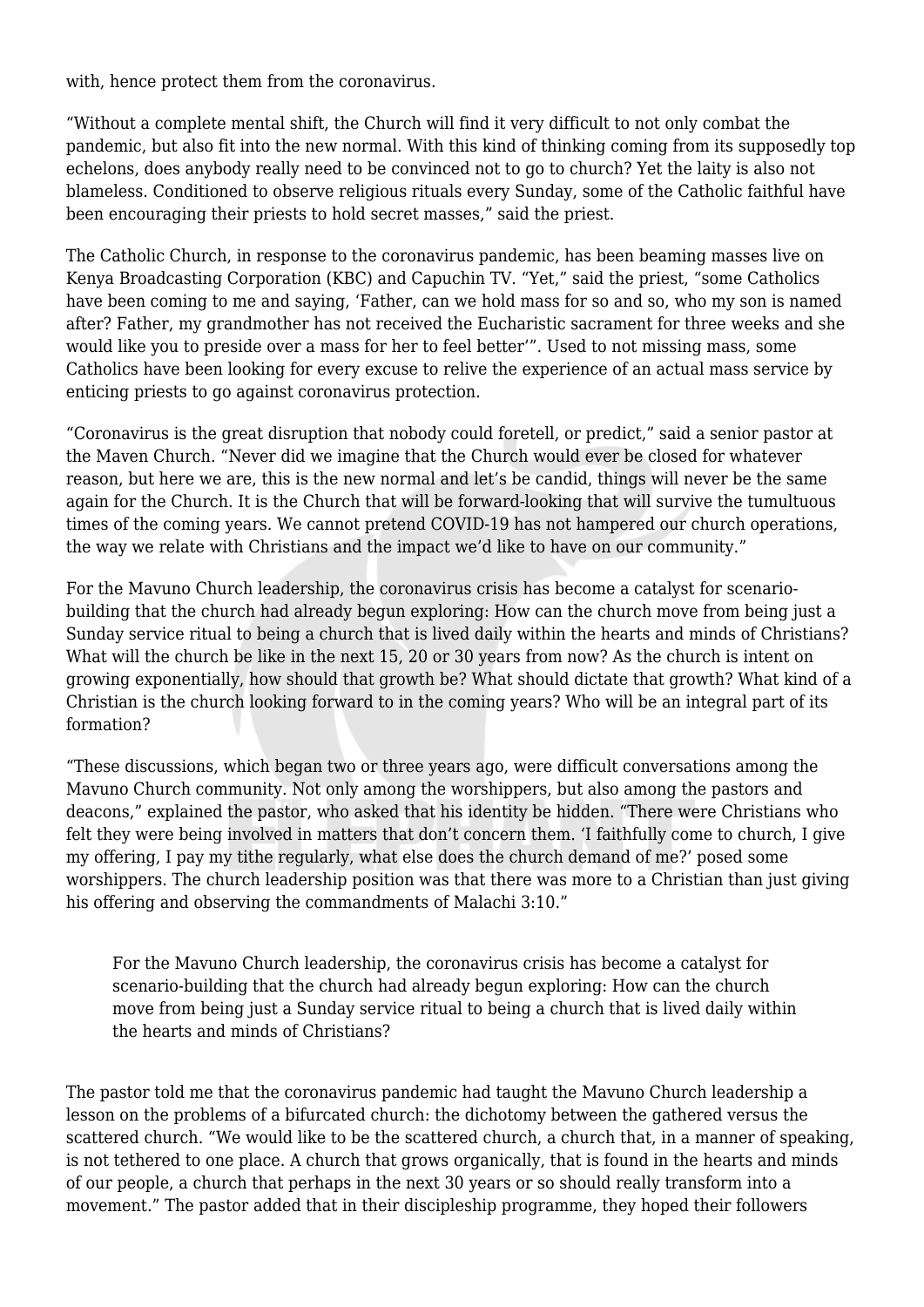would see the interconnectedness of action, practice and the Word.

"Take the example of the big congregation churches that host anywhere from 5000 to 20,000 worshippers. Right now they are not in a good place. Why? They just cannot meet. Because they are used to meeting in one place and they know no better. Even after the government relaxed the rule on the right to attend church and allowed 100 people, it brought even more confusion. Who do you admit and who do you leave out? And just how many services can you hold on a Sunday?"

The other difficult discussion the church had way before the onset of the coronavirus was the issue of bi-vocational obligations – church workers, including its corpus of pastors and deacons, should look for an additional job or business to supplement their incomes and be productive when not busy with church work. "This was the most difficult discussion: so what if you couldn't get an additional job? What if you are not business oriented? Was the church suggesting it couldn't fully take care of its workers?"

Rev Omondi said the Anglican Church was now grappling with this very question: "How do we encourage our priests to look for alternative productive engagement to supplement their church income? Because coronavirus has just shown that it will be increasing untenable for the church in the future to guarantee prompt salaries to its clergy and other workers. The priest said that many Anglican priests, over time, came to view the Church's work as full-time employment. "This shouldn't be the case – church work should be a vocation, not a career."

Away from canonical conversations, and on a more practical note, the Mavuno Church pastor said the church had taken practical measures to mitigate and vitiate the coronavirus crisis. "We decided we'll not send any worker home, but they will take a pay cut. The senior pastors took a 45 per cent pay cut, while the other workers took a 10 per cent cut. We also initiated a programme called 'Spread the Hope' where the church community members are encouraged to give relief food to the less privileged in their respective localities."

The pastor said their annual June assembly of nearly 3,000 people dubbed, "The Fearless Summit", usually held at the Hill City campus in Athi River, had gone virtual. To the surprise of all, the oneweek online meeting that had attendees from all over the world attracted a virtual total viewing of over 18,000. For a church that has a 30-year-old vision, the coronavirus crisis was a wake-up call to consider alternative possibilities.

But even as the Mavuno Church toys with the idea of infinite possibilities, Rev Omondi observed that with the advent of coronavirus, the Christian religion has lost it power and mystique. "At a time when Christians hoped their religion would come to them in their greatest hour of need, it has failed them: it cannot perform miracles, it cannot not cast away the pandemic, its clergy have failed to exorcise the demons of the devastating coronavirus, pastors who claim to pull miracles have just vanished."

Hassan Mwadzaya believes that the coronavirus pandemic has shown why going to a mosque is not so crucial to Muslims. "During the existence of Islam, Muslims have been faced with floods, plagues, even torrential rains that made attending prayers in a mosque impossible and risky. So this is not the first time mosques have been closed because of a situation where going to the mosque might endanger the lives of believers. Throughout their lives, Muslims are taught that Islam is a way of life – *fiqh* – and therefore nothing should stop a Muslim from observing the tenets of Islam."

The pastor told me that the coronavirus pandemic had taught the Mavuno Church leadership a lesson on the problems of a bifurcated church: the dichotomy between the